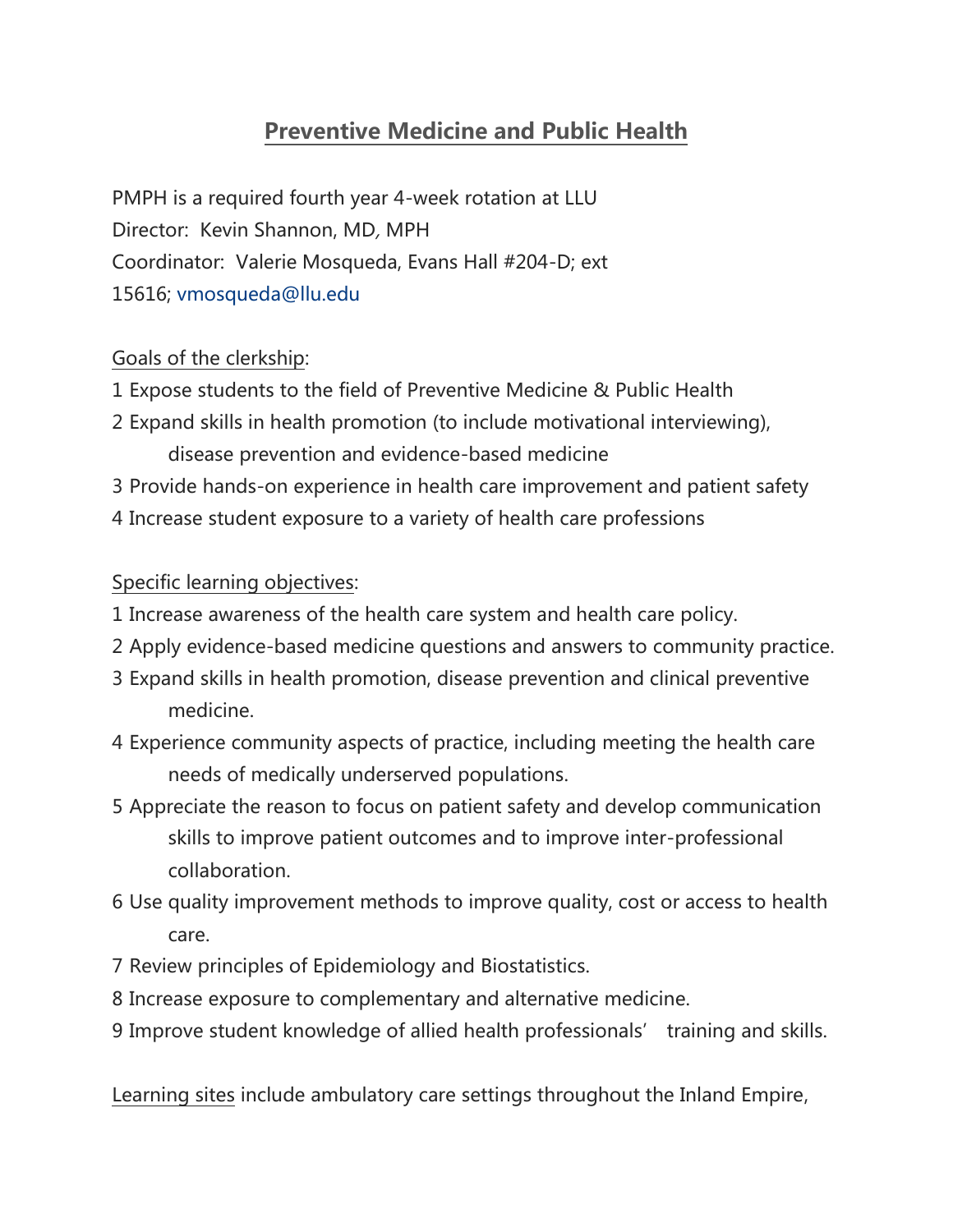where students will shadow LLU-associated clinical instructors: SACHS Norton, Center for Health Promotion, VAH, county health departments and community sites.

## Didactic sessions: Centennial Complex, room 2220

All faculty didactic sessions will take place on most Monday mornings, Thursday mornings, and Friday mornings, as scheduled by the Coordinator, unless otherwise notified.

Canvas is used for required online learning modules and homework assignments.

## OSCE (Objective Structured Clinical Examination):

Students must pass an OSCE during the rotation, which will examine competence in Motivation Interviewing, in one of two patient scenarios: metabolic syndrome or smoking cessation. It is during this OSCE experience that Mid-Rotation Formative Feedback is given to each student.

Scheduling is Monday through Friday 8am – 5pm. There is no call, and every Saturday and Sunday is off.

Satisfactory completion of the PMPH rotation requires completion of all items on the Completion Checklist and receipt of a passing grade. Grades are calculated:

- 35% Health Care Improvement Project (assessed by Director and project preceptor on final day)
- 35% Final Exam
- 20% OSCE
- 5% IHI online modules (if submitted by deadline each week, full credit; if late, only half credit for that week)
- 5% Peer professionalism assessments